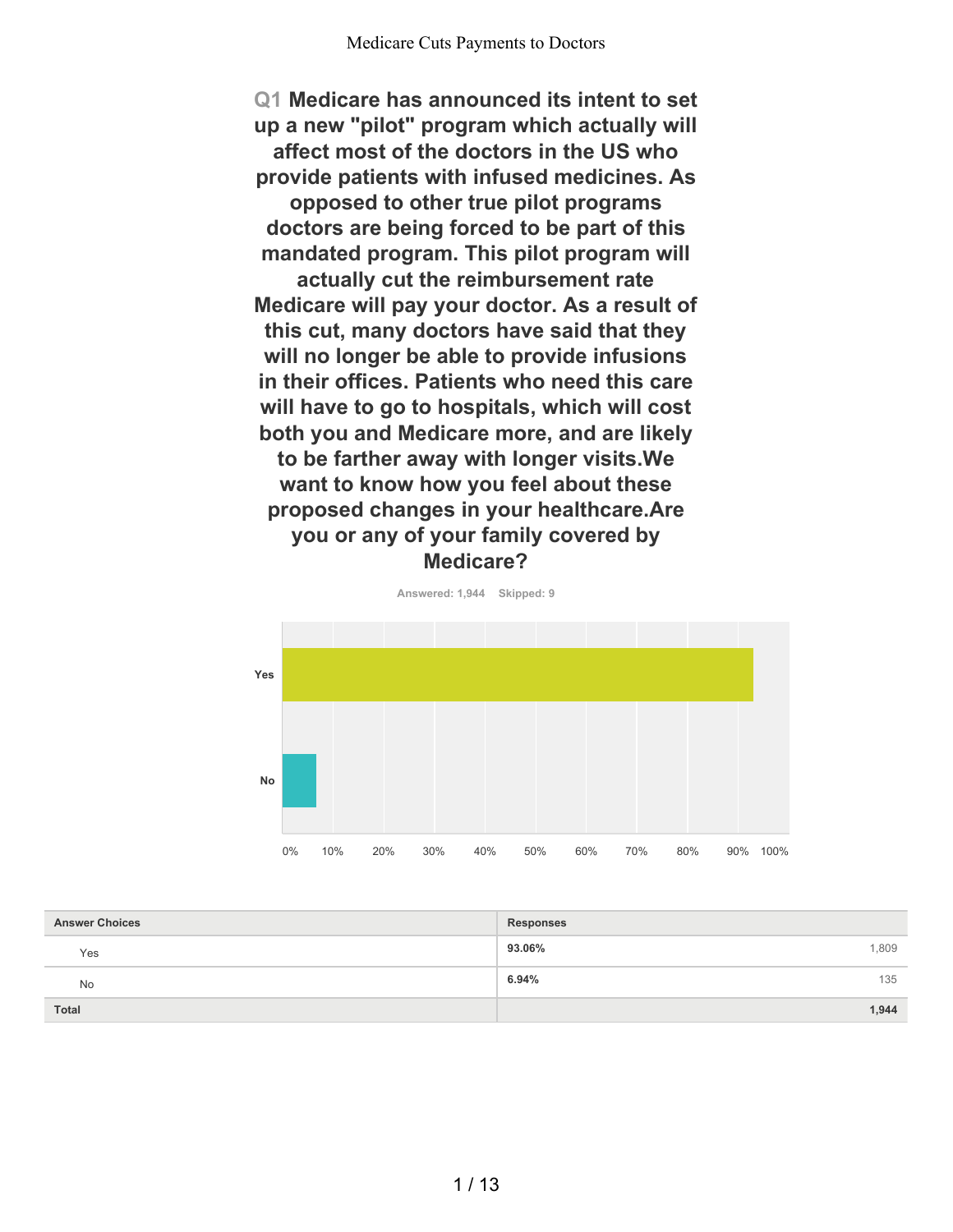### **Q2 Do you or any of the Medicare covered members of your family get infused medicines?**



| <b>Answer Choices</b> | <b>Responses</b> |
|-----------------------|------------------|
| Yes                   | 246<br>14.45%    |
| No                    | 85.55%<br>1,457  |
| Total                 | 1,703            |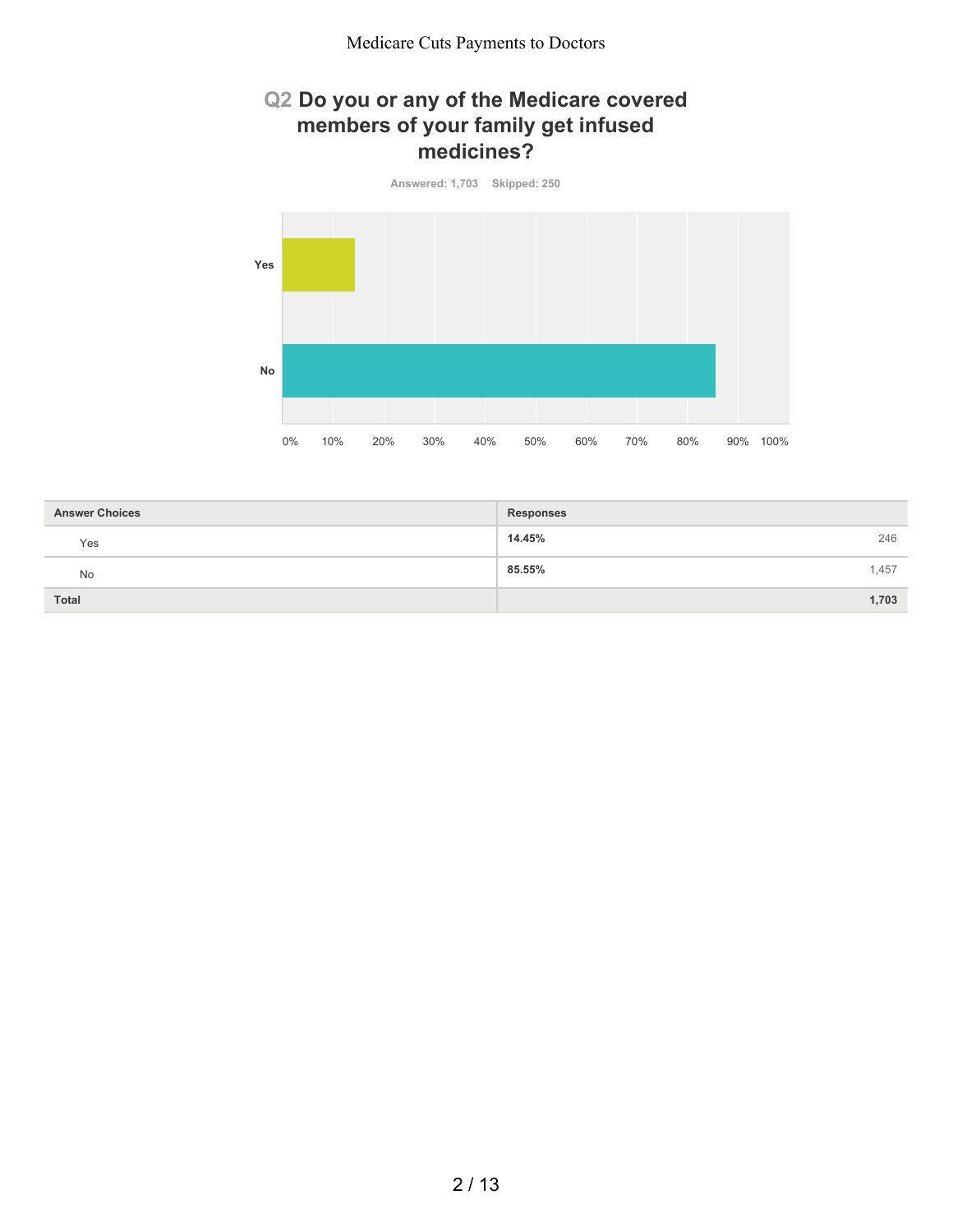## **Q3 Where would you (or your family member) prefer to get the infusion?**

**Answered: 233 Skipped: 1,720**



| <b>Answer Choices</b> | <b>Responses</b> |
|-----------------------|------------------|
| Doctor's office       | 87.55%<br>204    |
| Hospital              | 29<br>12.45%     |
| <b>Total</b>          | 233              |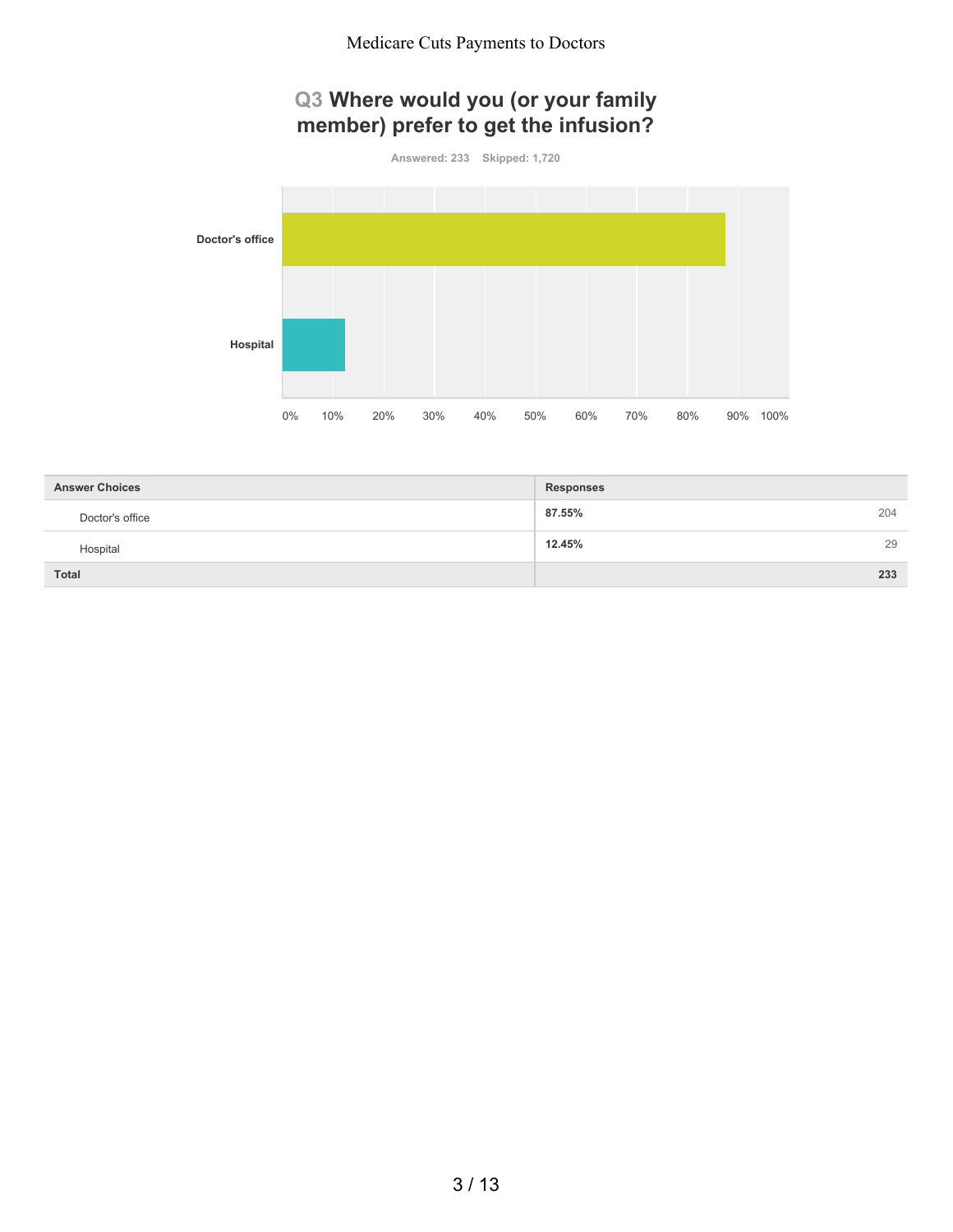#### Medicare Cuts Payments to Doctors

# **Q4 Where would you be more comfortable?**



| <b>Answer Choices</b> | <b>Responses</b> |
|-----------------------|------------------|
| Doctor's office       | 88.03%<br>206    |
| Hospital              | 11.97%<br>28     |
| <b>Total</b>          | 234              |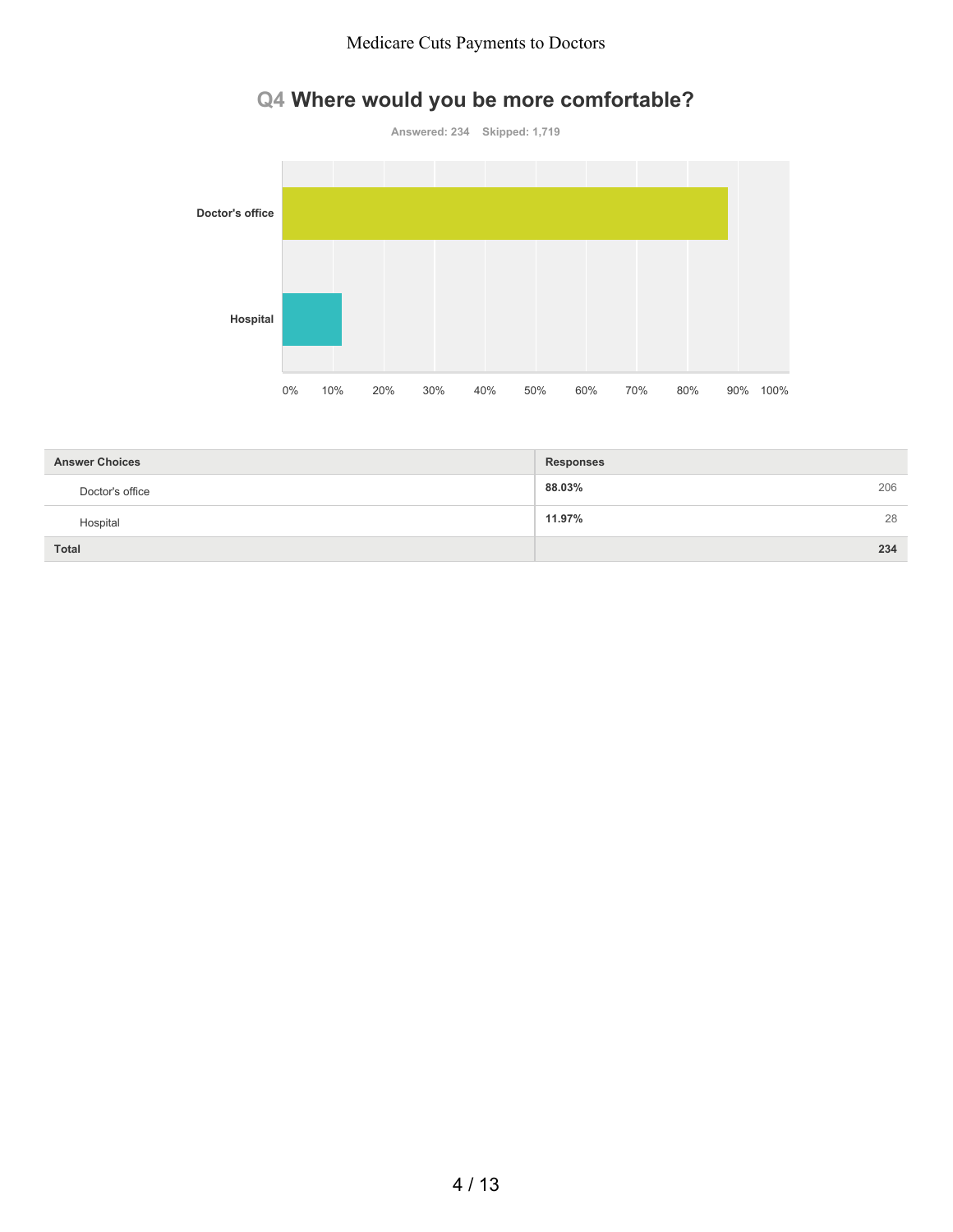#### Medicare Cuts Payments to Doctors

## **Q5 Which would be more convenient?**



| <b>Answer Choices</b> | <b>Responses</b> |
|-----------------------|------------------|
| Doctor's office       | 91.42%<br>213    |
| Hospital              | 8.58%<br>20      |
| <b>Total</b>          | 233              |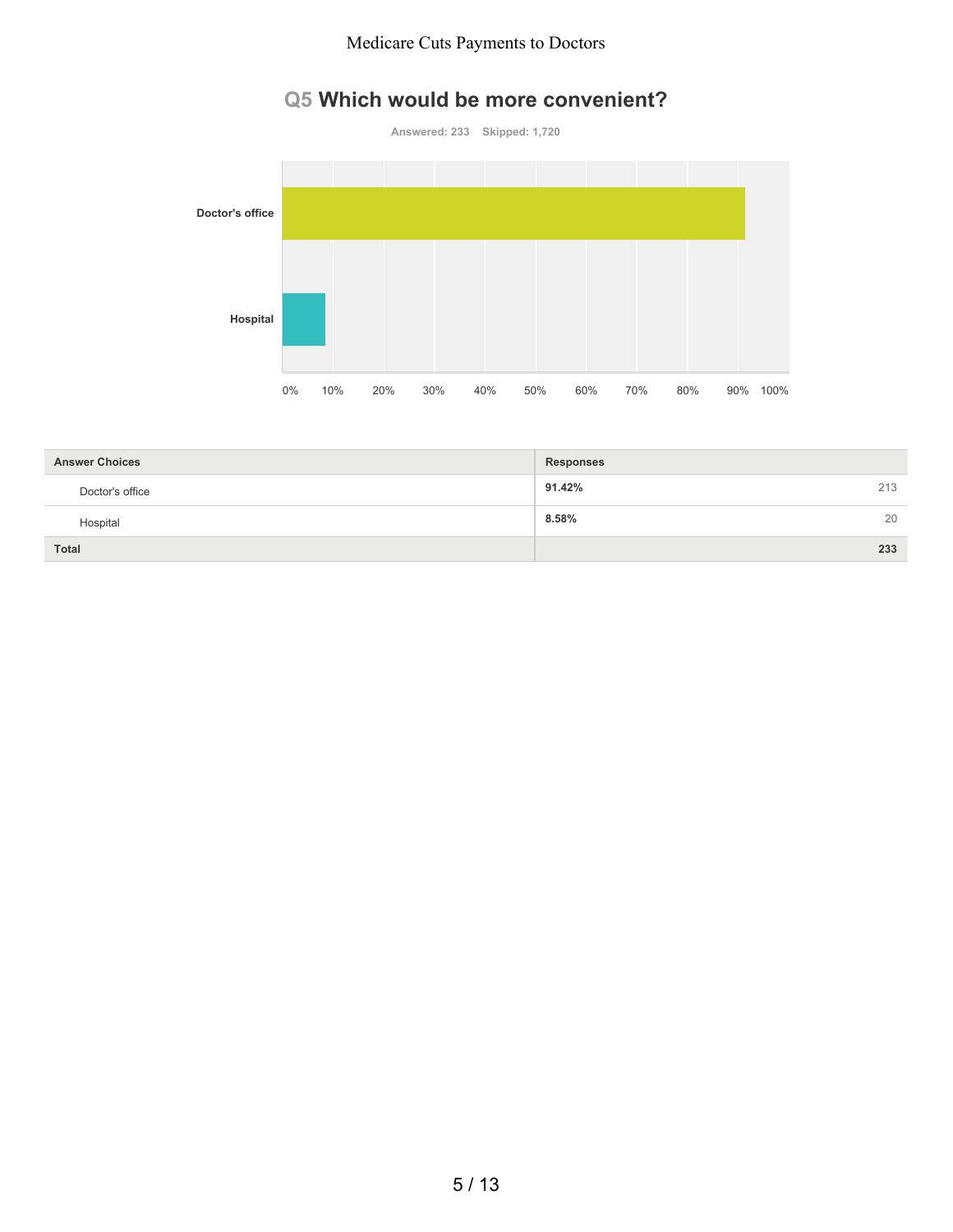## **Q6 Where do you think you would get more personalized attention?**

**Answered: 237 Skipped: 1,716 Doctor's office Hospital** 0% 10% 20% 30% 40% 50% 60% 70% 80% 90% 100%

| <b>Answer Choices</b> | <b>Responses</b> |
|-----------------------|------------------|
| Doctor's office       | 212<br>89.45%    |
| Hospital              | 25<br>10.55%     |
| <b>Total</b>          | 237              |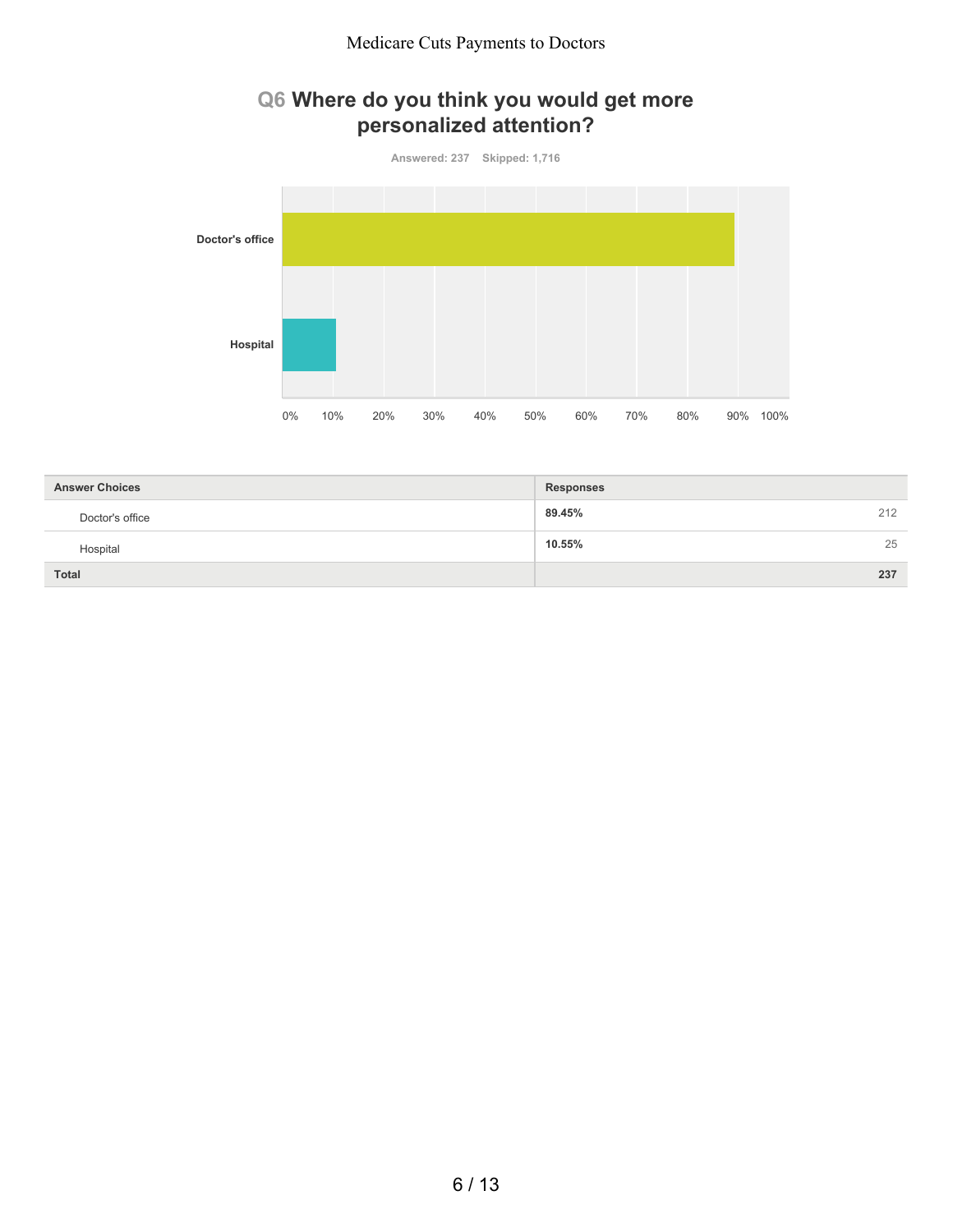## **Q7 If your doctor was no longer providing infusions what would you do?**



| <b>Answer Choices</b>                                                            | <b>Responses</b> |     |
|----------------------------------------------------------------------------------|------------------|-----|
| Go to the hospital to get them                                                   | 54.55%           | 126 |
| Try to find another doctor even if it meant driving to another community or town | 32.03%           | 74  |
| Stop getting infusions                                                           | 13.42%           | 31  |
| <b>Total</b>                                                                     |                  | 231 |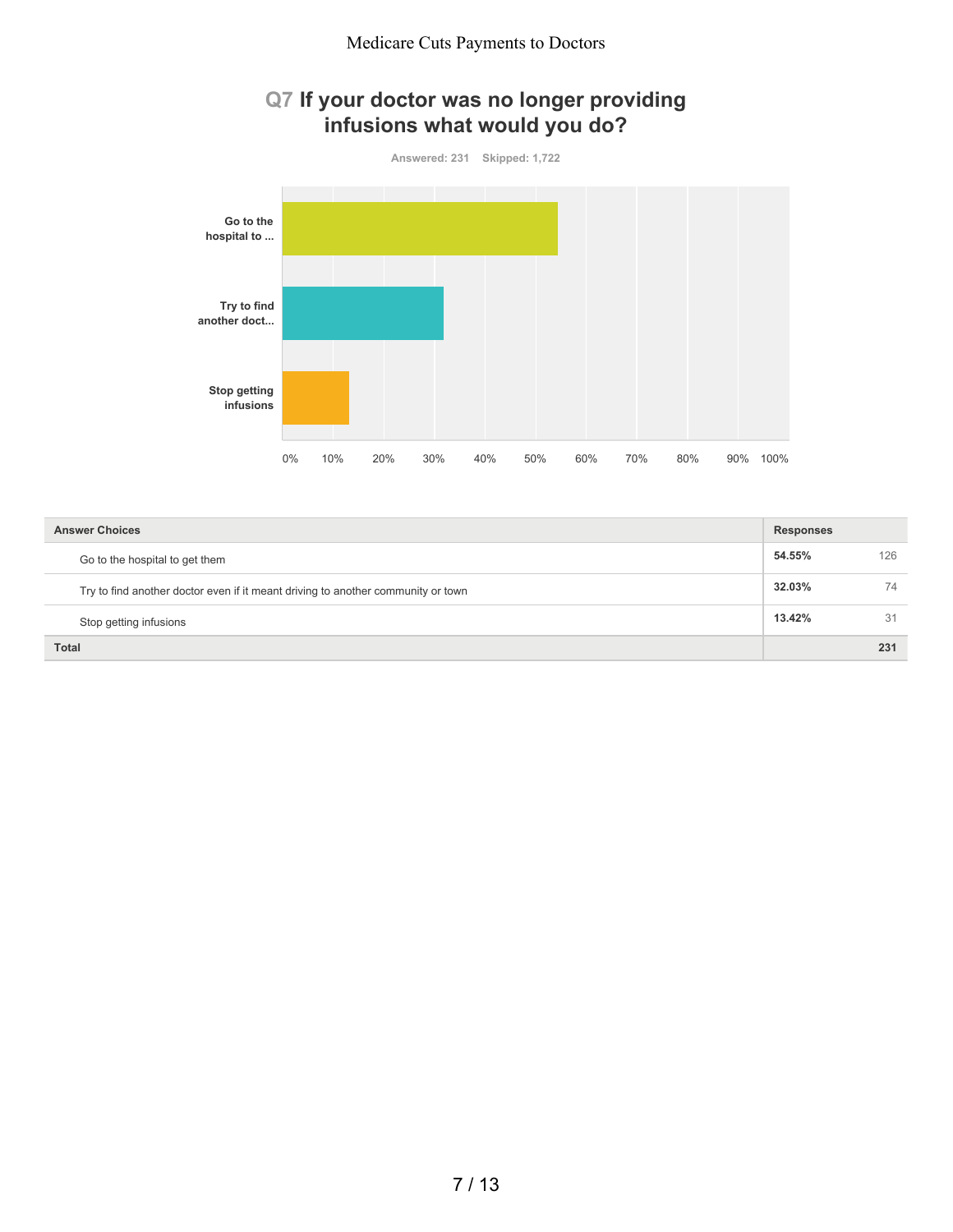### **Q8 Would you feel your health would be put in jeopardy if you could not get infusions from your doctor?**



| <b>Answer Choices</b> | <b>Responses</b> |
|-----------------------|------------------|
| Yes                   | 75.97%<br>177    |
| <b>No</b>             | 12.45%<br>29     |
| Don't know            | 11.59%<br>27     |
| <b>Total</b>          | 233              |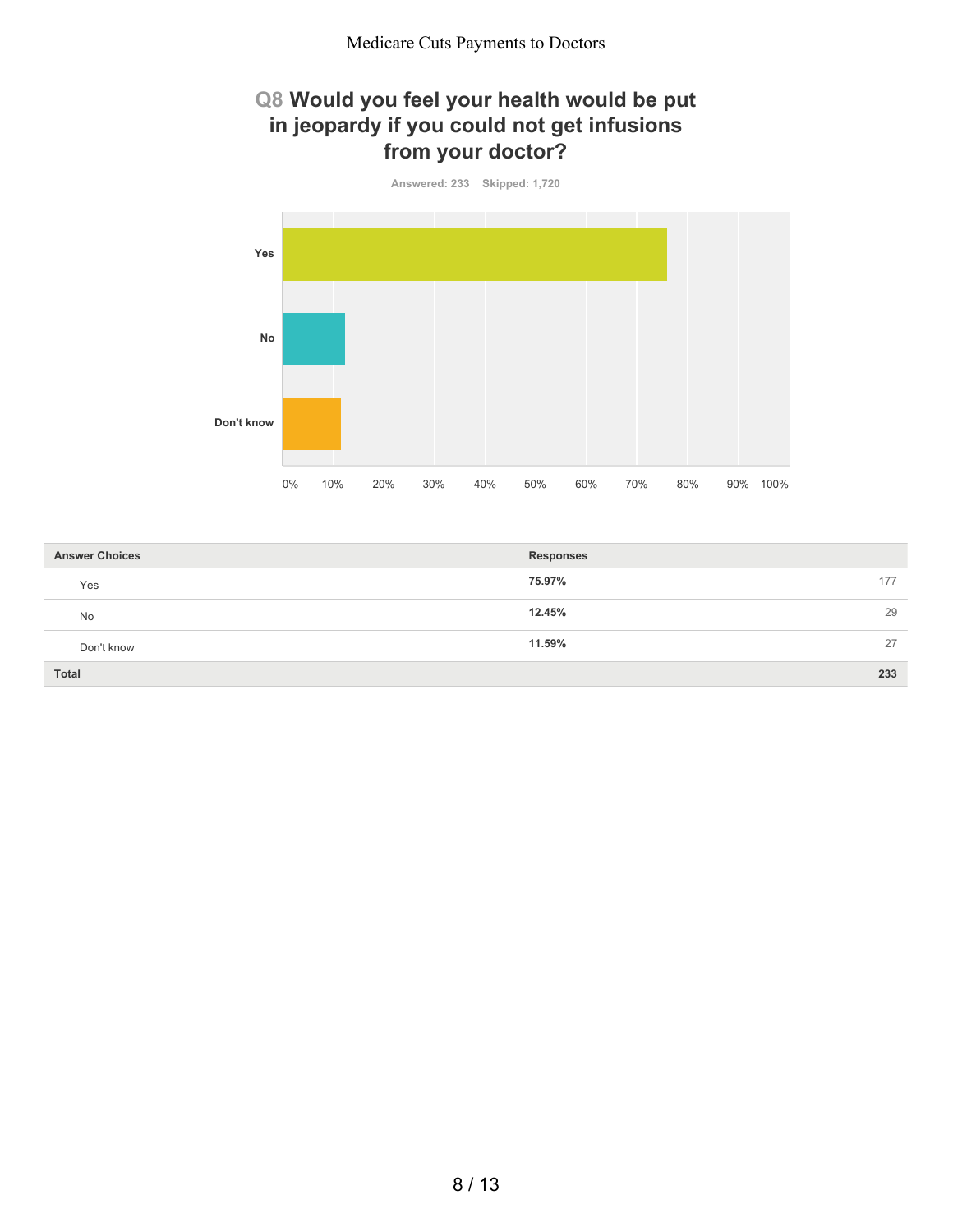## **Q9 Do you support Medicare's decision to cut the reimbursement to your doctor for this service?**



| <b>Answer Choices</b> | <b>Responses</b> |     |
|-----------------------|------------------|-----|
| Yes                   | 4.62%            | 11  |
| <b>No</b>             | 95.38%           | 227 |
| Total                 |                  | 238 |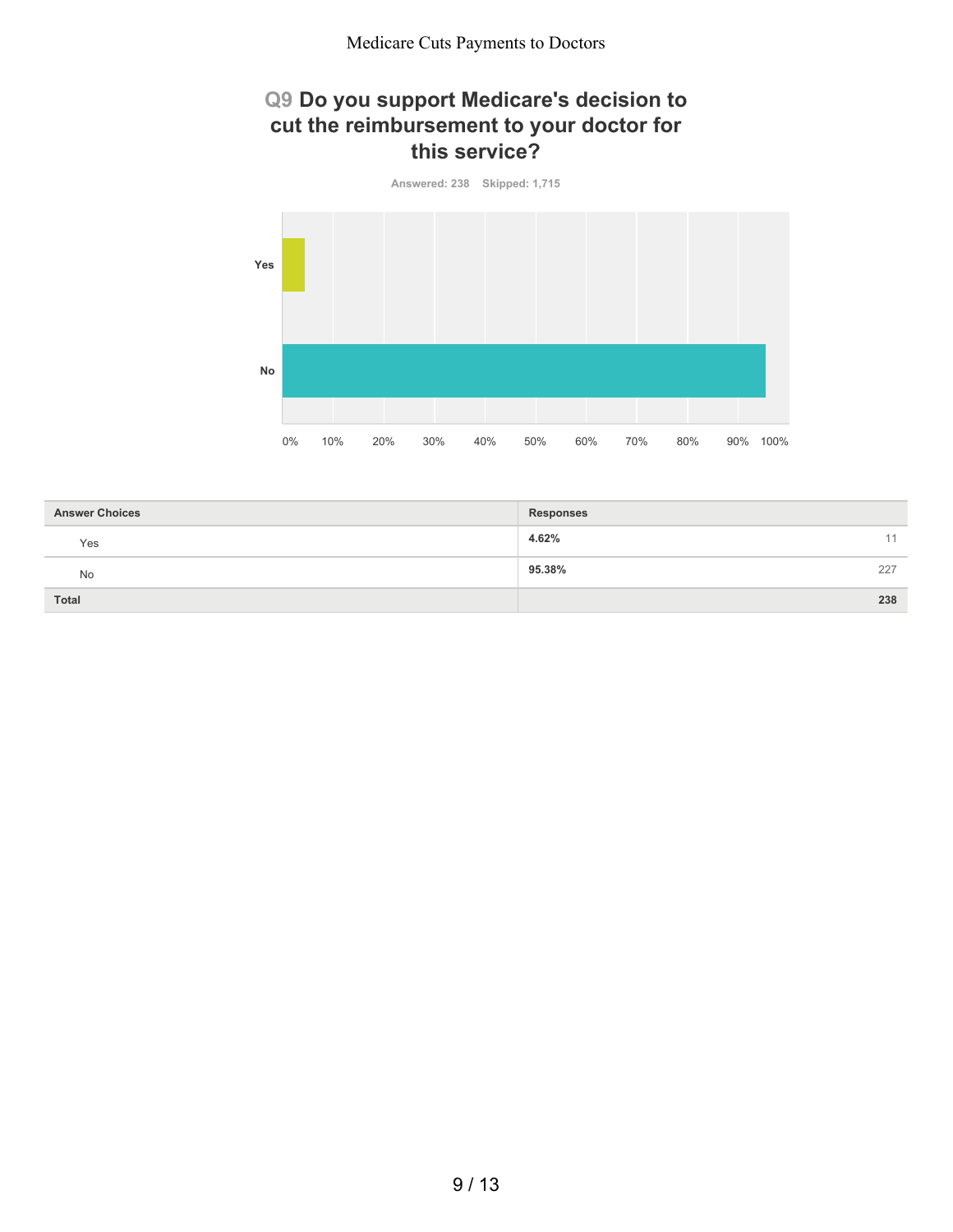### **Q10 Do you think Medicare should be required to listen to both patients and physicians before making major changes to your healthcare?**

**Answered: 1,583 Skipped: 370**



| <b>Answer Choices</b> | <b>Responses</b> |
|-----------------------|------------------|
| Yes                   | 98.48%<br>1,559  |
| No                    | 1.52%<br>24      |
| <b>Total</b>          | 1,583            |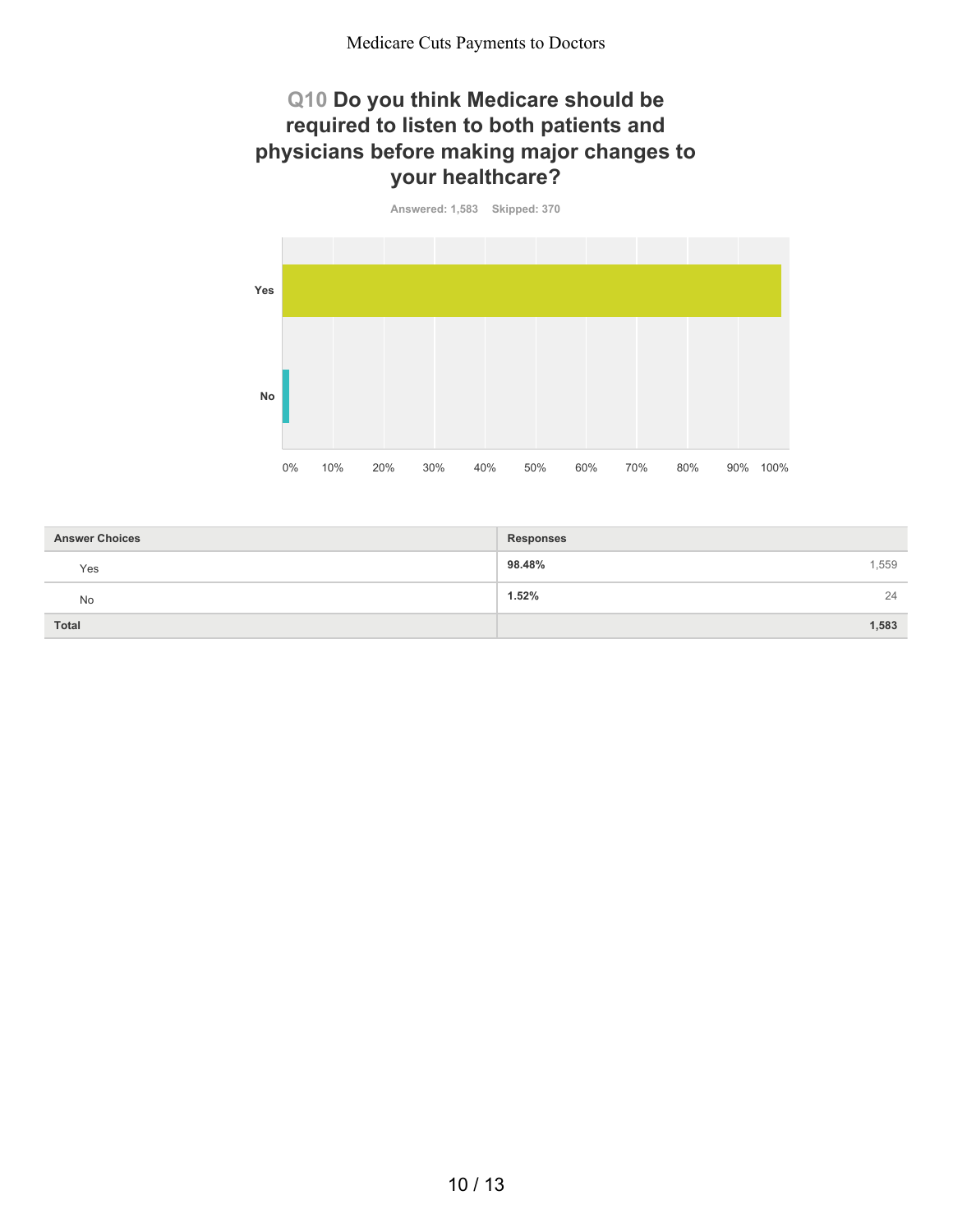#### **Q11 Do you think, in the last few years, the use of mandates, regulations and Presidential orders have:**



| <b>Answer Choices</b> | <b>Responses</b> |
|-----------------------|------------------|
| Increased             | 96.33%<br>.521   |
| Decreased             | 35<br>2.22%      |
| Remained the same     | 1.46%<br>23      |
| <b>Total</b>          | 1,579            |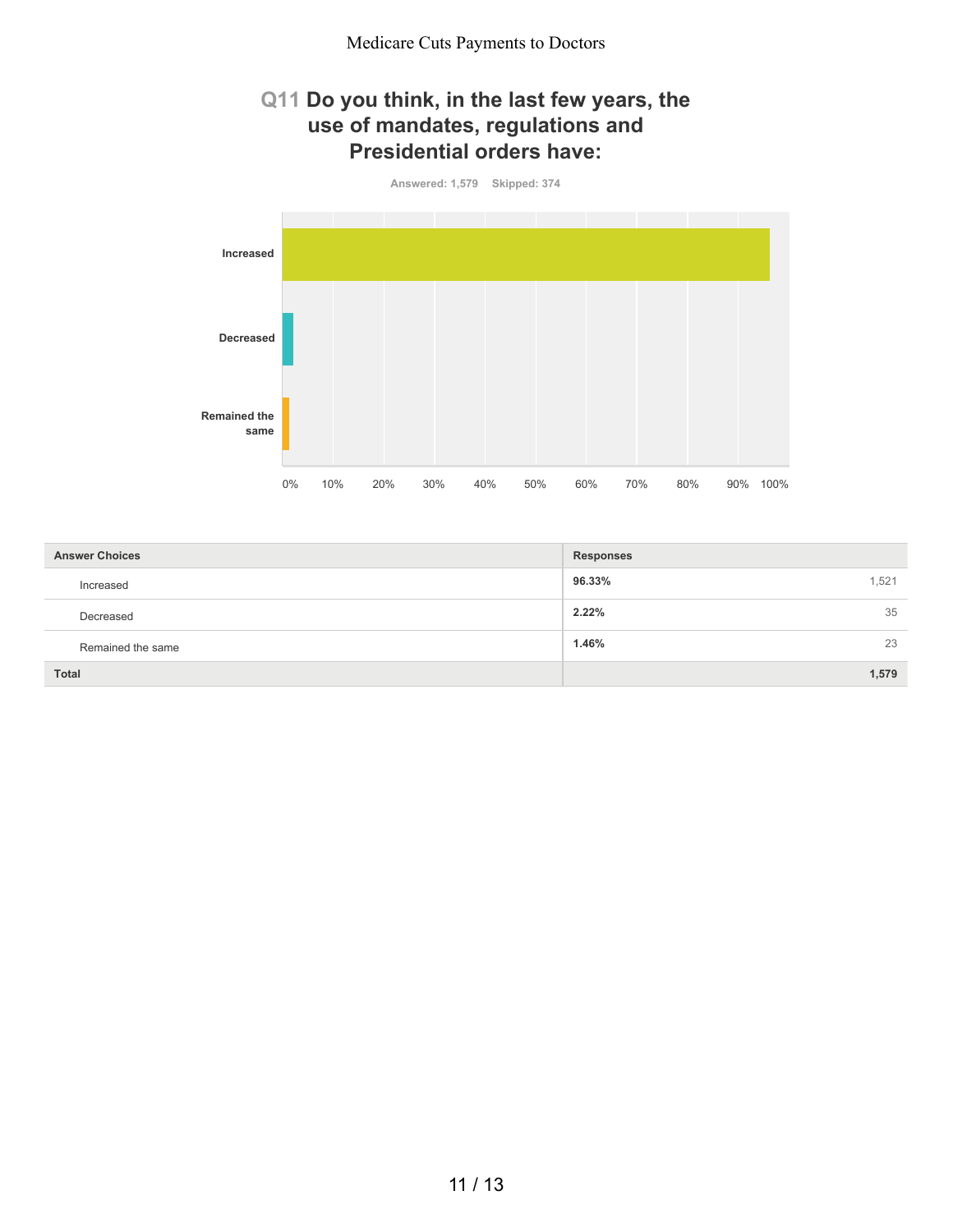## **Q12 What action should Congress take on this matter?**

**Answered: 1,264 Skipped: 689**